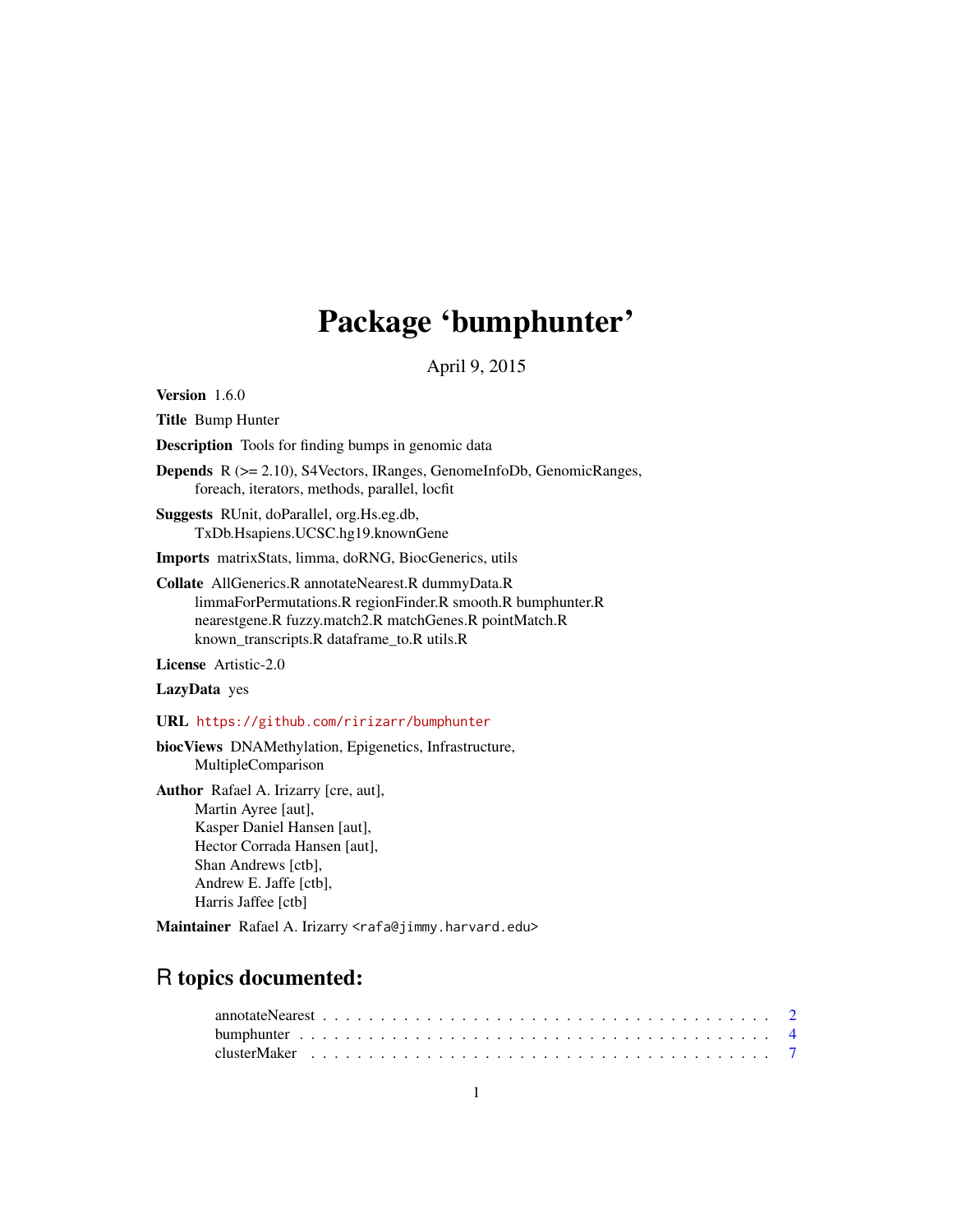# <span id="page-1-0"></span>2 annotateNearest

| Index |  |
|-------|--|
|       |  |
|       |  |
|       |  |
|       |  |
|       |  |
|       |  |
|       |  |
|       |  |
|       |  |

annotateNearest *Annotate Nearest*

# Description

Finds the nearest region in a table of target regions and annotates the relationship.

# Usage

```
annotateNearest(x, subject, annotate=TRUE, ...)
matchGenes(x, build, ...)
```

| X        | An IRanges or GenomicRanges object, or a data. frame with columns for<br>start, end, and, optionally, chr or seqnames.                                                                                                                                                                                                                                                                                                                                                                                                                                                                                                                                                                                                                                                                                                           |
|----------|----------------------------------------------------------------------------------------------------------------------------------------------------------------------------------------------------------------------------------------------------------------------------------------------------------------------------------------------------------------------------------------------------------------------------------------------------------------------------------------------------------------------------------------------------------------------------------------------------------------------------------------------------------------------------------------------------------------------------------------------------------------------------------------------------------------------------------|
| subject  | For annotate Nearest to operate in match Genes mode, a single word indicating<br>the desired species/build, currently limited to hg19. Otherwise, an object of the<br>same class as x.                                                                                                                                                                                                                                                                                                                                                                                                                                                                                                                                                                                                                                           |
| annotate | Whether to annotate the result.                                                                                                                                                                                                                                                                                                                                                                                                                                                                                                                                                                                                                                                                                                                                                                                                  |
| build    | For example, hg19.                                                                                                                                                                                                                                                                                                                                                                                                                                                                                                                                                                                                                                                                                                                                                                                                               |
| $\ddots$ | For matchGenes or matchGenes mode, promoterDist (default 2500), verbose<br>(TRUE), all (FALSE), coding_only (FALSE), reference (NULL), and mc. cores<br>(1). coding_only, if TRUE, instructs matchGenes to avoid returning non-coding<br>(nearest) elements of the TT database. reference may be a user-supplied tran-<br>script database such as returned by known_transcripts. mc.cores is crucial<br>for parallelizing the annotation, assuming available hardware facilities. Note<br>that the default is NOT getOption("mc.cores", 2L), yet, which leaves the<br>explicit decision to the user. up and down limits on the nearest gene loca-<br>tion are planned but not implemented yet. For annotate Nearest other than<br>in matchGenes mode, options for nearest except select="all", which is cur-<br>rently rejected. |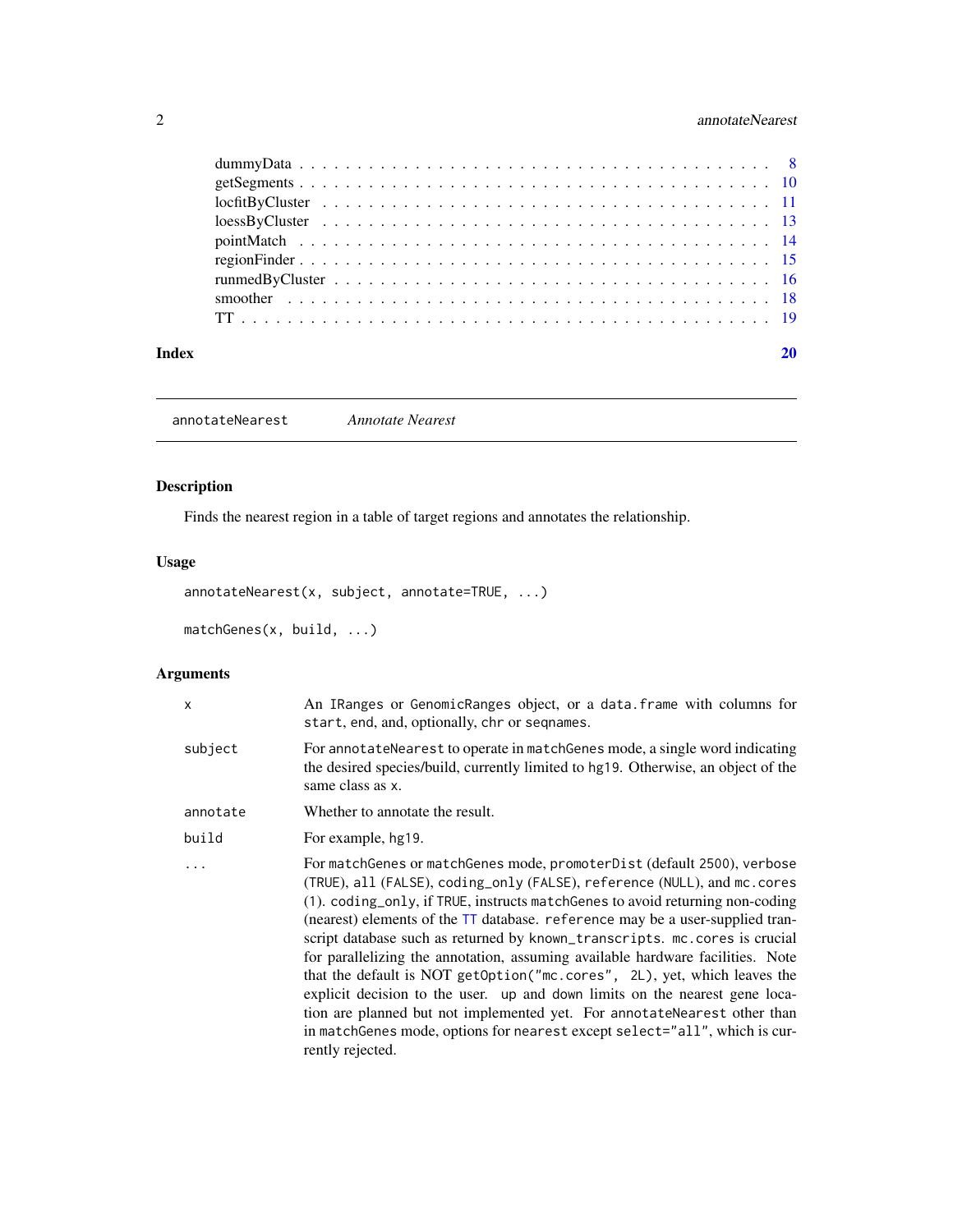# annotateNearest 3

#### Details

The name matchGenes is provided for backward compatibility. The preferred call going forward will be to annotateNearest with subject set to the build name (currently limited to "hg19", but see the reference argument to matchGenes). annotateNearest and matchGenes are basically wrappers for nearest(select="arbitrary") (or nearest(select="all") with matchGenes(all=TRUE)) with specialized annotation of the result.

# Value

Normally, a data frame with columns c("dist", "matchIndex", "type", "amountOverlap", "insideDist", "size1" unless annotate is FALSE, in which case the first two columns, only, are returned as an integer matrix.

For matchGenes or matchGenes mode, with all unset or FALSE, a data frame with one row for each query and with columns c("name", "annotation", "description", "region", "distance", "subregion", "inside The first column is the \_gene\_ nearest the query, by virtue of it owning the transcript determined (or chosen by nearest) to be nearest the query. Note that this nearest transcript name, per se, does not exist in the result. The "distance" column is the distance from the query to the 5' end of the nearest transcript, so may be different from the distance computed by nearest to that transcript, as a range. When all is TRUE, each row of the previously described result is expanded into perhaps multiple rows, reflecting multiple (equally) nearest transcripts for a given query. In this case, two new columns at the beginning hold the query index and nearest transcript name. The nearest gene to a given query, in column 3, may not be unique (example below).

| dist           | Signed distance to the nearest target. Queries downstream from (i.e. past) their<br>nearest target are given a negative distance.                                                                                                                                   |
|----------------|---------------------------------------------------------------------------------------------------------------------------------------------------------------------------------------------------------------------------------------------------------------------|
| matchIndex     | The index of the nearest target.                                                                                                                                                                                                                                    |
| type           | one of c("inside", "cover", "disjoint", "overlap").                                                                                                                                                                                                                 |
| amountOverlap  | The width of the overlap region, if any.                                                                                                                                                                                                                            |
| insideDist     | When a query is contained in its nearest target, the signed minimum of the two<br>distances target-start-to-query-start and query-end-to-target-end. The former is<br>taken positive, and the latter, which wins in ties, negative. dist will be 0 in this<br>case. |
| size1          | equals $width(x)$ .                                                                                                                                                                                                                                                 |
| size2          | equals width(subject).                                                                                                                                                                                                                                              |
| name           | nearest gene                                                                                                                                                                                                                                                        |
| annotation     | RefSeq ID                                                                                                                                                                                                                                                           |
| description    | a factor with levels c("upstream", "promoter", "overlaps 5", "inside intron", "inside exon",                                                                                                                                                                        |
| region         | a factor with levels c("upstream", "promoter", "overlaps 5","inside", "overlaps 3", "close t                                                                                                                                                                        |
| distance       | distance before 5' end of gene                                                                                                                                                                                                                                      |
| subregion      | a factor with levels c("inside intron", "inside exon", "covers exon(s)", "overlaps exon upstr                                                                                                                                                                       |
| insidedistance | distance past 5' end of gene                                                                                                                                                                                                                                        |
| exonnumber     | which exon                                                                                                                                                                                                                                                          |
| nexons         | number of exons                                                                                                                                                                                                                                                     |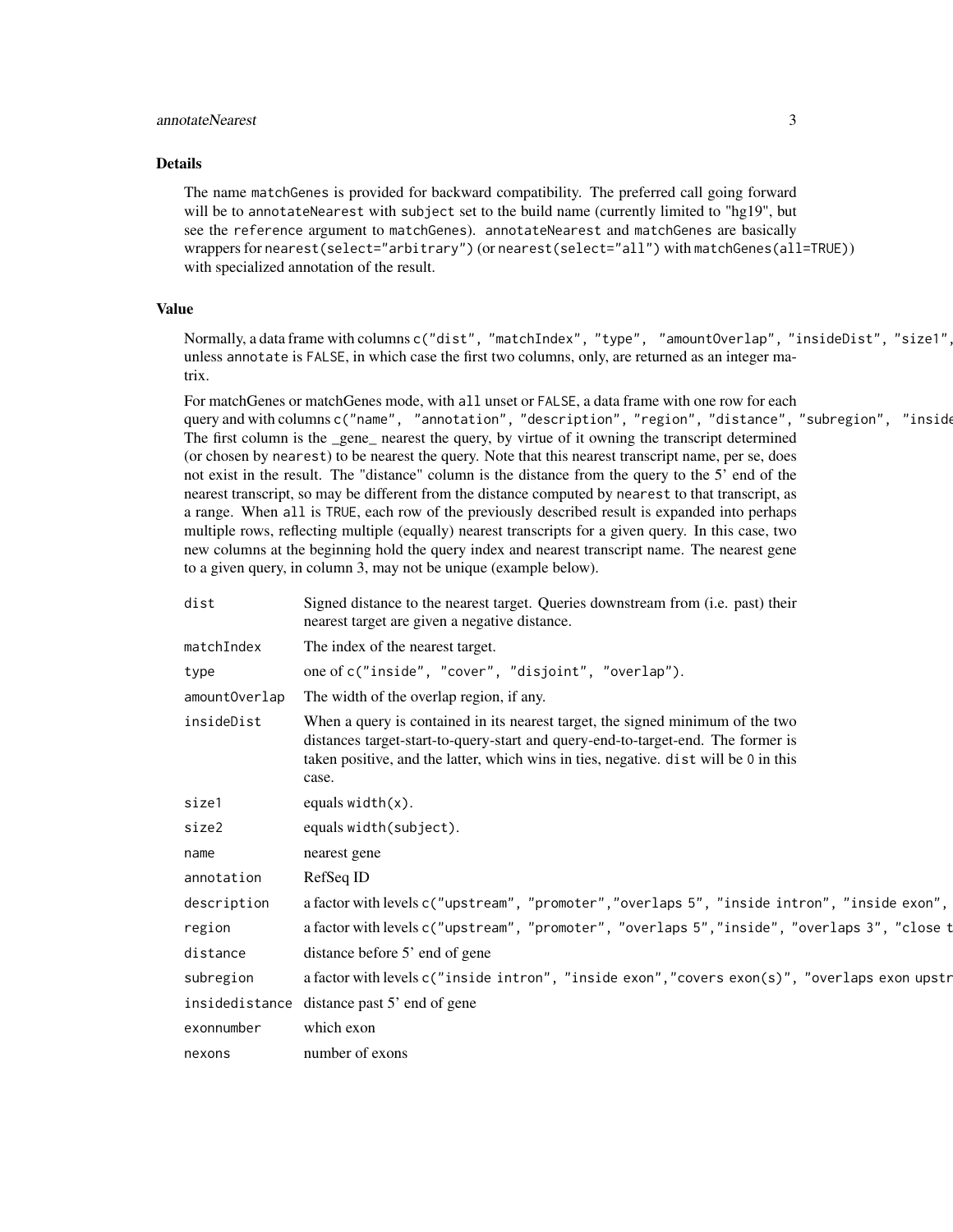<span id="page-3-0"></span>4 bumphunter

| UTR     | a factor with levels c("inside transcription region", "5 UTR", "overlaps 5 UTR", "3UTR",<br>"ove |
|---------|--------------------------------------------------------------------------------------------------|
| strand  | "+" or "-"                                                                                       |
| geneL   | the gene length                                                                                  |
| codingL | the coding length                                                                                |

#### Author(s)

Harris Jaffee, Peter Murakami and Rafael A. Irizarry

#### See Also

nearest and distanceToNearest

#### Examples

```
query <- IRanges(c(1, 4, 9), c(5, 7, 10))
subject <- IRanges(c(2, 2, 10), c(2, 3, 12))
nearest(query, subject)
distanceToNearest(query, subject)
#
## showing cover and disjoint, and amountOverlap
annotateNearest(query, subject)
#
## showing inside and insideDist, and amountOverlap
annotateNearest(subject, query)
annotateNearest(IRanges(3,3), IRanges(2,5))
annotateNearest(IRanges(3,4), IRanges(2,5))
annotateNearest(IRanges(4,4), IRanges(2,5))
#
## matchGenes
x <- data.frame(start=324008, end=324427, chr="chr1")
matchGenes(x)
matchGenes(x, all=TRUE)
```
<span id="page-3-1"></span>bumphunter *Bumphunter*

#### Description

Estimate regions for which a genomic profile deviates from its baseline value. Originally implemented to detect differentially methylated genomic regions between two populations.

```
## S4 method for signature matrix
bumphunter(object, design, chr=NULL, pos, cluster=NULL, coef=2, cutoff=NULL, pickCutoff = FALSE, pickCu
bumphunterEngine(mat, design, chr = NULL, pos, cluster = NULL, coef = 2, cutoff = NULL, pickCutoff = FALS
## S3 method for class bumps
print(x, \ldots)
```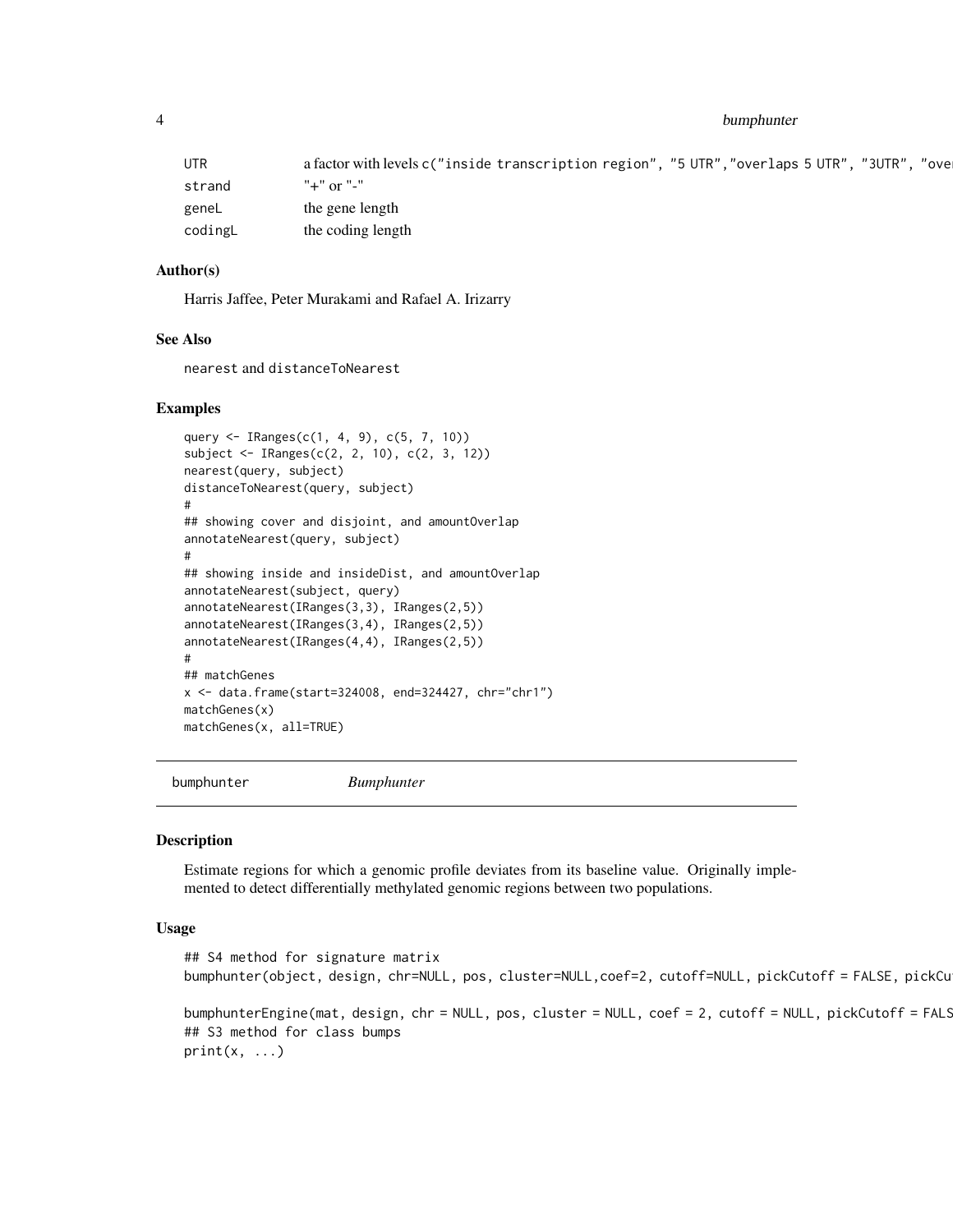# bumphunter 5

| object       | An object of class matrix.                                                                                                                                                                                                                                                                                                                                  |
|--------------|-------------------------------------------------------------------------------------------------------------------------------------------------------------------------------------------------------------------------------------------------------------------------------------------------------------------------------------------------------------|
| х            | An object of class bumps.                                                                                                                                                                                                                                                                                                                                   |
| mat          | A matrix with rows representing genomic locations and columns representing<br>samples.                                                                                                                                                                                                                                                                      |
| design       | Design matrix with rows representing samples and columns representing covari-<br>ates. Regression is applied to each row of mat.                                                                                                                                                                                                                            |
| chr          | A character vector with the chromosomes of each location.                                                                                                                                                                                                                                                                                                   |
| pos          | A numeric vector representing the chromosomal position.                                                                                                                                                                                                                                                                                                     |
| cluster      | The clusters of locations that are to be analyzed together. In the case of microar-<br>rays, the clusters are many times supplied by the manufacturer. If not available<br>the function clusterMaker can be used to cluster nearby locations.                                                                                                               |
| coef         | An integer denoting the column of the design matrix containing the covariate<br>of interest. The hunt for bumps will be only be done for the estimate of this<br>coefficient.                                                                                                                                                                               |
| cutoff       | A numeric value. Values of the estimate of the genomic profile above the cutoff<br>or below the negative of the cutoff will be used as candidate regions. It is possi-<br>ble to give two separate values (upper and lower bounds). If one value is given,<br>the lower bound is minus the value.                                                           |
| pickCutoff   | Should bumphunter attempt to pick a cutoff using the permutation distribution?                                                                                                                                                                                                                                                                              |
| pickCutoffQ  | The quantile used for picking the cutoff using the permutation distribution.                                                                                                                                                                                                                                                                                |
| maxGap       | If cluster is not provided this maximum location gap will be used to define clus-<br>ter via the clusterMaker function.                                                                                                                                                                                                                                     |
| nullMethod   | Method used to generate null candidate regions, must be one of 'bootstrap' or<br>'permutation' (defaults to 'permutation'). However, if covariates in addition to<br>the outcome of interest are included in the design matrix (ncol(design)>2), the<br>'permutation' approach is not recommended. See vignette and original paper<br>for more information. |
| smooth       | A logical value. If TRUE the estimated profile will be smoothed with the<br>smoother defined by smoothFunction                                                                                                                                                                                                                                              |
|              | smooth Function A function to be used for smoothing the estimate of the genomic profile. Two<br>functions are provided by the package: loessByCluster and runmedByCluster.                                                                                                                                                                                  |
| useWeights   | A logical value. If TRUE then the standard errors of the point-wise estimates of<br>the profile function will be used as weights in the loess smoother loessByCluster.<br>If the runmedByCluster smoother is used this argument is ignored.                                                                                                                 |
| B            | An integer denoting the number of resamples to use when computing null distri-<br>butions. This defaults to 0. If permutations is supplied that defines the number<br>of permutations/bootstraps and B is ignored.                                                                                                                                          |
| permutations | is a matrix with columns providing indexes to be used to scramble the data<br>and create a null distribution when nullMethod is set to permutations. If the<br>bootstrap approach is used this argument is ignored. If this matrix is not supplied<br>and B>0 then these indexes are created using the function sample.                                     |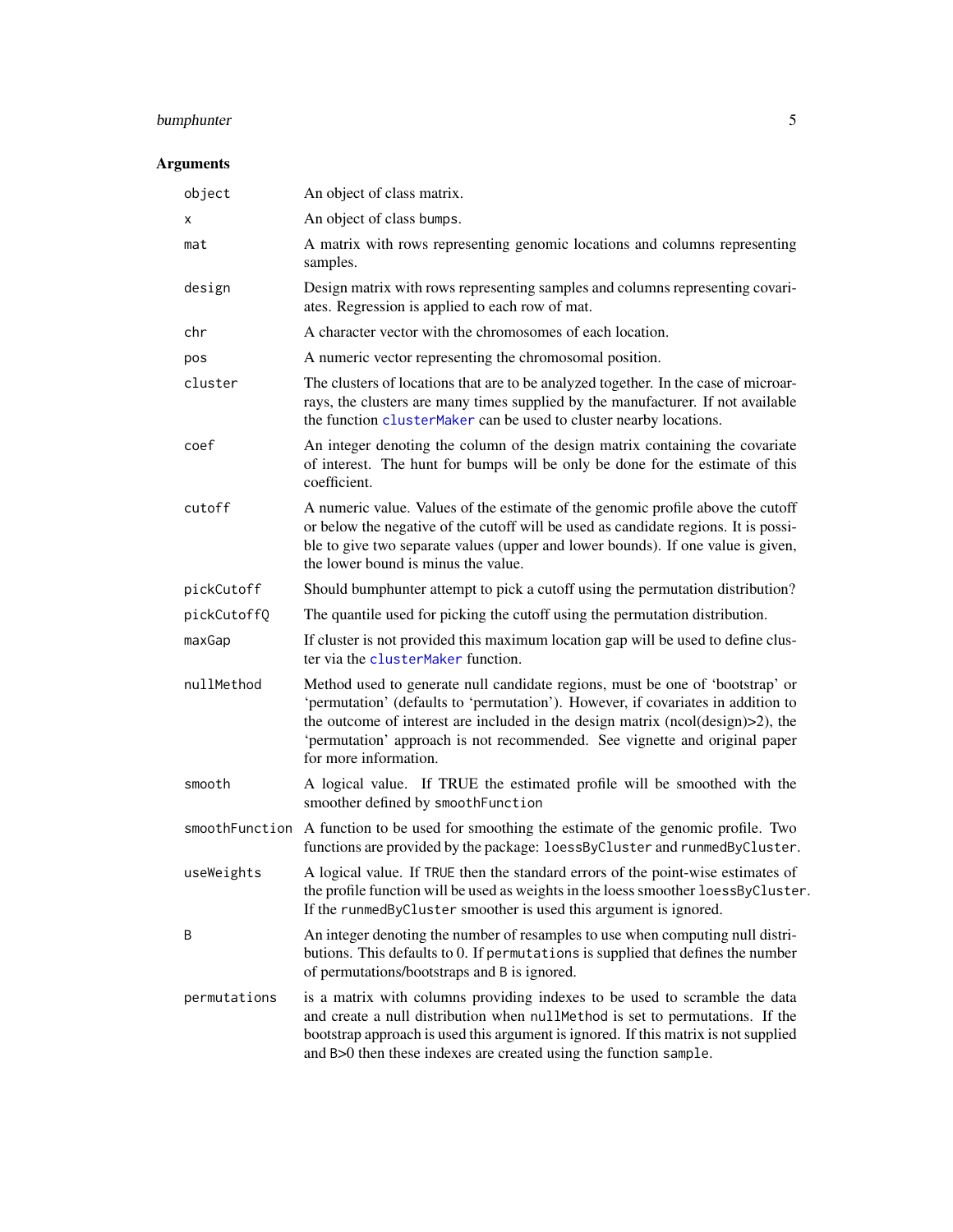6 bumphunter

| verbose  | logical value. If TRUE, it writes out some messages indicating progress. If FALSE<br>nothing should be printed. |
|----------|-----------------------------------------------------------------------------------------------------------------|
| $\cdots$ | further arguments to be passed to the smoother functions.                                                       |

# Details

This function performs the bumphunting approach described by Jaffe et al. International Journal of Epidemiology (2012). The main output is a table of candidate regions with permutation or bootstrap-based family-wide error rates (FWER) and p-values assigned.

The general idea is that for each genomic location we have a value for several individuals. We also have covariates for each individual and perform regression. This gives us one estimate of the coefficient of interest (a common example is case versus control). These estimates are then (optionally) smoothed. The smoothing occurs in clusters of locations that are 'close enough'. This gives us an estimate of a genomic profile that is 0 when uninteresting. We then take values above (in absolute value) cutoff as candidate regions. Permutations can then performed to create null distributions for the candidate regions.

The simplest way to use permutations or bootstraps to create a null distribution is to set B. If the number of samples is large this can be set to a large number, such as 1000. Note that this will be slow and we have therefore provided parallelization capabilities. In cases were the user wants to define the permutations or bootstraps, for example cases in which all possible permutations/boostraps can be enumerated, these can be supplied via the permutations argument.

Uncertainty is assessed via permutations or bootstraps. Each of the B permutations/bootstraps will produce an estimated 'null profile' from which we can define 'null candidate regions'. For each observed candidate region we determine how many null regions are 'more extreme' (longer and higher average value). The 'p.value' is the percent of candidate regions obtained from the permutations/boostraps that are as extreme as the observed region. These p-values should be interpreted with care as the theoretical proporties are not well understood. The 'fwer' is the proportion of permutations/bootstraps that had at least one region as extreme as the observed region. We compute p.values and FWER for the area of the regions (as opposed to length and value as a pair) as well. Note that for cases with more than one covariate the permutation approach is not generally recommended; the nullMethod argument will coerce to 'bootstrap' in this scenario. See vignette and original paper for more information.

Parallelization is implemented through the foreach package.

#### Value

An object of class bumps with the following components:

| tab             | The table with candidate regions and annotation for these.   |
|-----------------|--------------------------------------------------------------|
| coef            | The single loci coefficients.                                |
| fitted          | The estimated genomic profile used to determine the regions. |
| pvaluesMarginal |                                                              |
|                 | marginal p-value for each genomic location.                  |
| null            | The null distribution.                                       |
| algorithm       | details on the algorithm.                                    |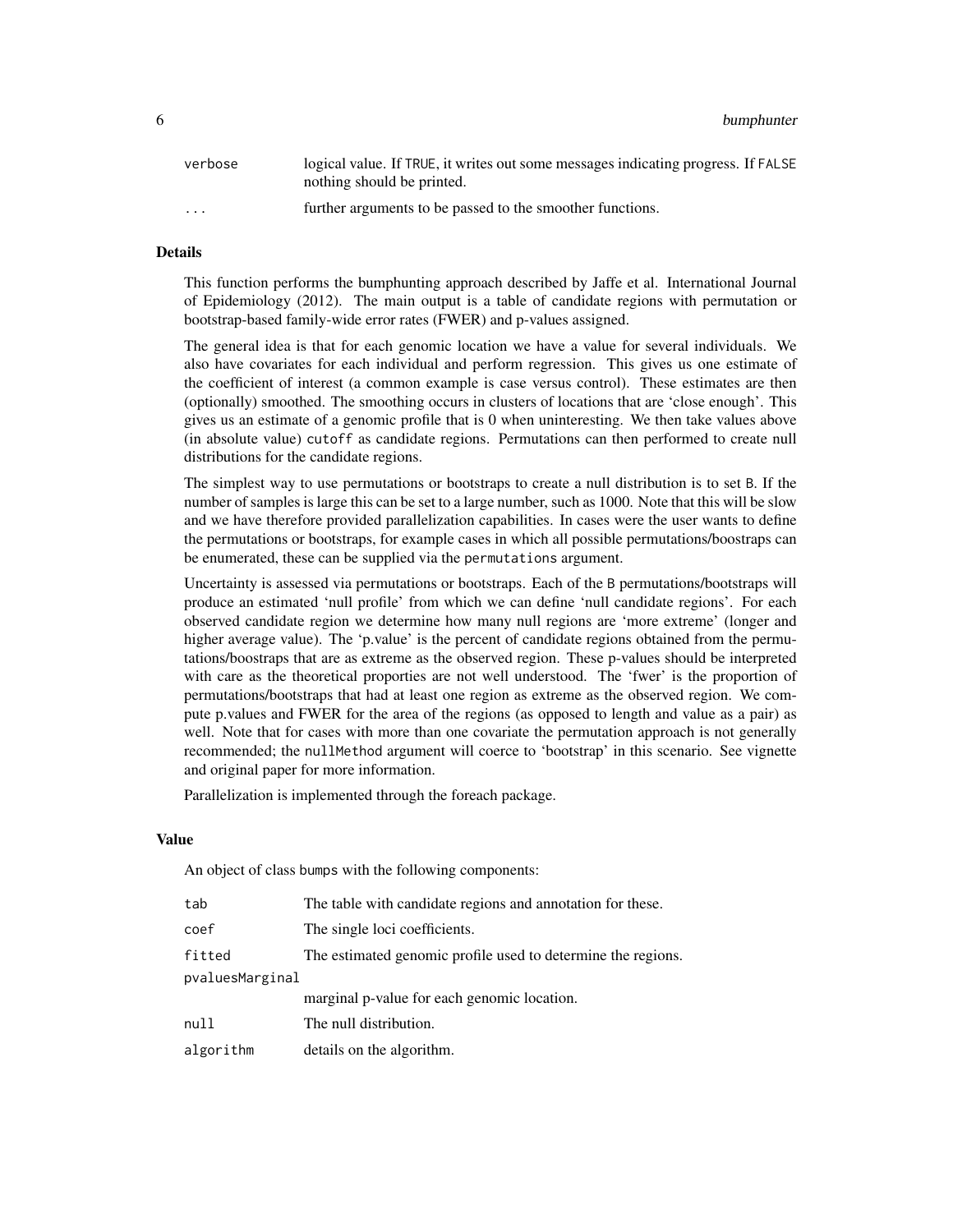#### <span id="page-6-0"></span>clusterMaker 7 and 2008 and 2008 and 2008 and 2008 and 2008 and 2008 and 2008 and 2008 and 2008 and 2008 and 20

#### Author(s)

Rafael A. Irizarry, Martin J. Aryee, Kasper D. Hansen, and Shan Andrews.

#### References

Jaffe AE, Murakami P, Lee H, Leek JT, Fallin MD, Feinberg AP, Irizarry RA (2012) Bump hunting to identify differentially methylated regions in epigenetic epidemiology studies. International Journal of Epidemiology 41(1):200-9.

#### Examples

```
dat <- dummyData()
# Enable parallelization
require(doParallel)
registerDoParallel(cores = 2)
# Find bumps
bumps <- bumphunter(dat$mat, design=dat$design, chr=dat$chr, pos=dat$pos,
                    cluster=dat$cluster, coef=2, cutoff= 0.28, nullMethod="bootstrap",
                    smooth=TRUE, B=250, verbose=TRUE,
                    smoothFunction=loessByCluster)
bumps
# cleanup, for Windows
bumphunter:::foreachCleanup()
```
<span id="page-6-1"></span>

| clusterMaker |  |  | Make clusters of genomic locations based on distance |  |
|--------------|--|--|------------------------------------------------------|--|
|--------------|--|--|------------------------------------------------------|--|

#### Description

Genomic locations are grouped into clusters based on distance: locations that are close to each other are assigned to the same cluster. The operation is performed on each chromosome independently.

#### Usage

```
clusterMaker(chr, pos, assumeSorted = FALSE, maxGap = 300)
boundedClusterMaker(chr, pos, assumeSorted = FALSE,
                   maxClusterWidth = 1500, maxGap = 500)
```

| chr          | A vector representing chromosomes. This is usually a character vector, but may<br>be a factor or an integer.                                                                                           |
|--------------|--------------------------------------------------------------------------------------------------------------------------------------------------------------------------------------------------------|
| pos          | A numeric vector with genomic locations.                                                                                                                                                               |
| assumeSorted | This is a statement that the function may assume that the vector pos is sorted<br>(within each chr). Allowing the function to make this assumption may increase<br>the speed of the function slightly. |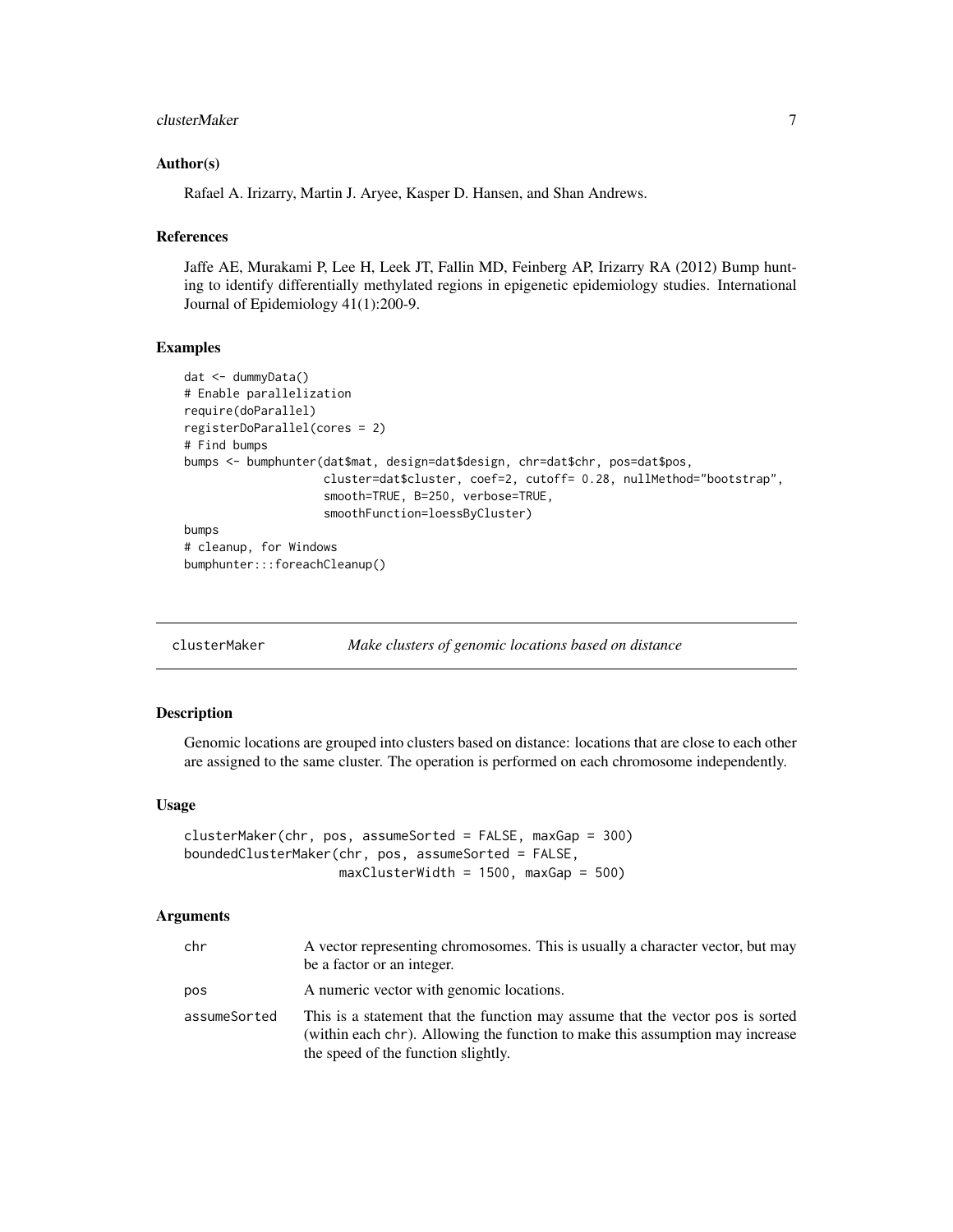<span id="page-7-0"></span>

| maxGap          | An integer. Genomic locations within maxGap from each other are placed into |
|-----------------|-----------------------------------------------------------------------------|
|                 | the same cluster.                                                           |
| maxClusterWidth |                                                                             |
|                 | An integer. A cluster large than this width is broken into subclusters.     |

# Details

The main purpose of the function is to genomic location into clusters that are close enough to perform operations such as smoothing. A genomic location is a combination of a chromosome (chr) and an integer position (pos). Specifically, genomic intervals are not handled by this function.

Each chromosome is clustered independently from each other. Within each chromosome, clusters are formed in such a way that two positions belong to the same cluster if they are within maxGap of each other.

# Value

A vector of integers to be interpreted as IDs for the clusters, such that two genomic positions with the same cluster ID is in the same cluster. Each genomic position receives one integer ID.

#### Author(s)

Rafael A. Irizarry, Hector Corrada Bravo

#### Examples

```
N < - 1000chr <- sample(1:5, N, replace=TRUE)
pos <- round(runif(N, 1, 10^5))
o <- order(chr, pos)
chr <- chr[o]
pos <- pos[o]
regionID <- clusterMaker(chr, pos)
regionID2 <- boundedClusterMaker(chr, pos)
```
#### Description

This function generates a small dummy dataset representing samples from two different groups (cases and controls) that is used in bumphunter examples.

$$
dummyData(n1 = 5, n2 = 5, sd = 0.2, l = 100, spacing = 100, clustering = 100, clustering = 105, numClusters = 5)
$$

dummyData *Generate dummy data for use with bumphunter functions*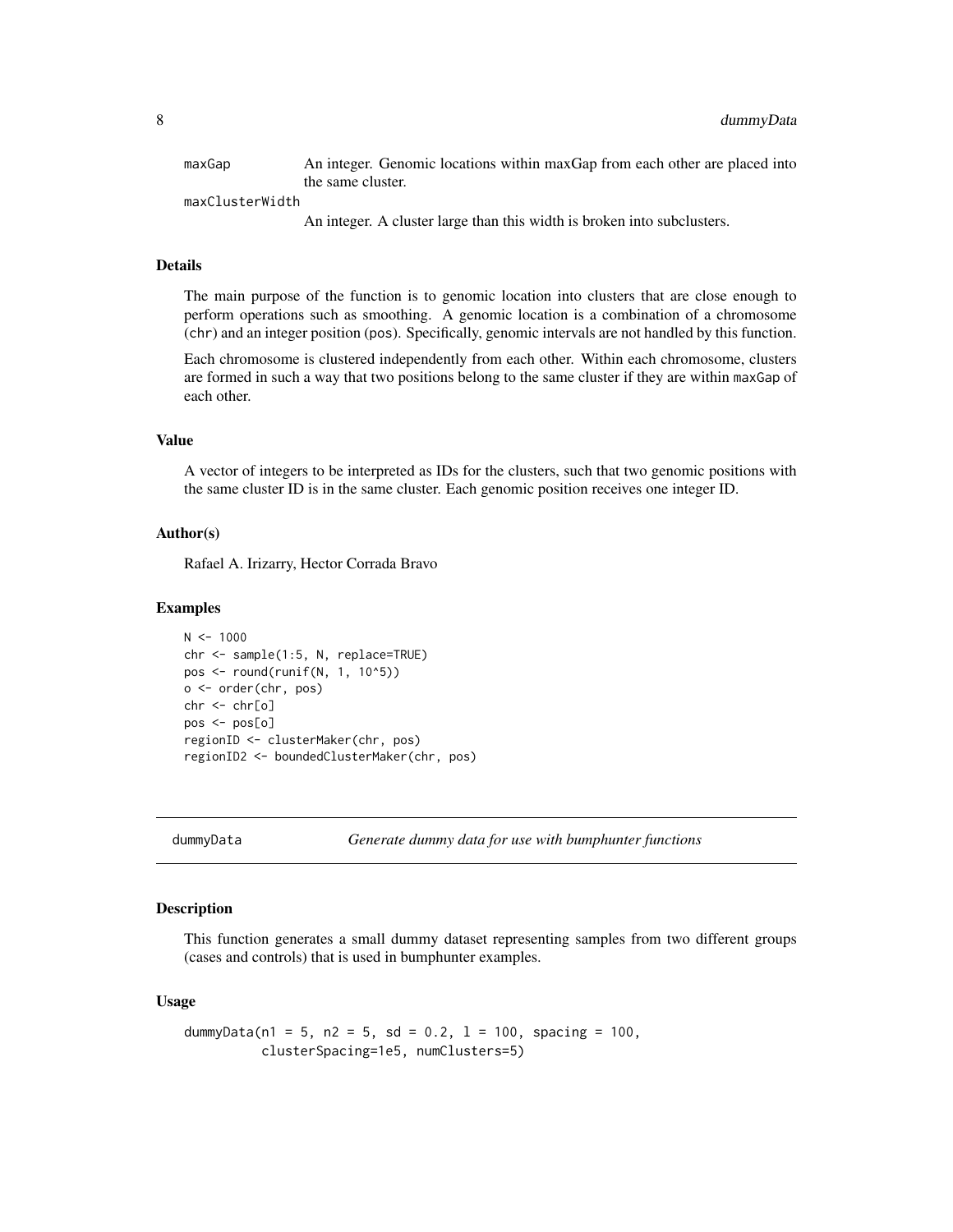# dummyData 9

# Arguments

| n1          | Number of samples in group 1 (controls)                                                                                          |
|-------------|----------------------------------------------------------------------------------------------------------------------------------|
| n2          | Number of samples in group 2 (cases)                                                                                             |
| sd          | Within group standard deviation to be used when simulating data                                                                  |
| 1           | The number of genomic locations for which to simulate data                                                                       |
| spacing     | The average spacing between locations. The actual locations have a random<br>component so the actual spacing will be non-uniform |
|             | cluster Spacing The spacing between clusters. (Specifically, the spacing between the first loca-<br>tion in each cluster.)       |
| numClusters | Divide the genomic locations into this number of clusters, each of which will<br>contain locations spaced spacing bp apart.      |

# Value

A list containing data that can be used with various bumphunter functions.

| mat     | A simulated data matrix with rows representing genomic locations and columns<br>representing samples. |
|---------|-------------------------------------------------------------------------------------------------------|
| design  | Design matrix with rows representing samples and columns representing covari-<br>ates.                |
| chr     | A character vector with the chromosomes of each location.                                             |
| pos     | A numeric vector representing the chromosomal position.                                               |
| cluster | A vector representing the cluster of each locations                                                   |
| n1      | Number of samples in cluster 1                                                                        |
| n2      | Number of samples in cluster 2                                                                        |

# Author(s)

Martin J. Aryee

# Examples

```
dat <- dummyData()
names(dat)
head(dat$pos)
```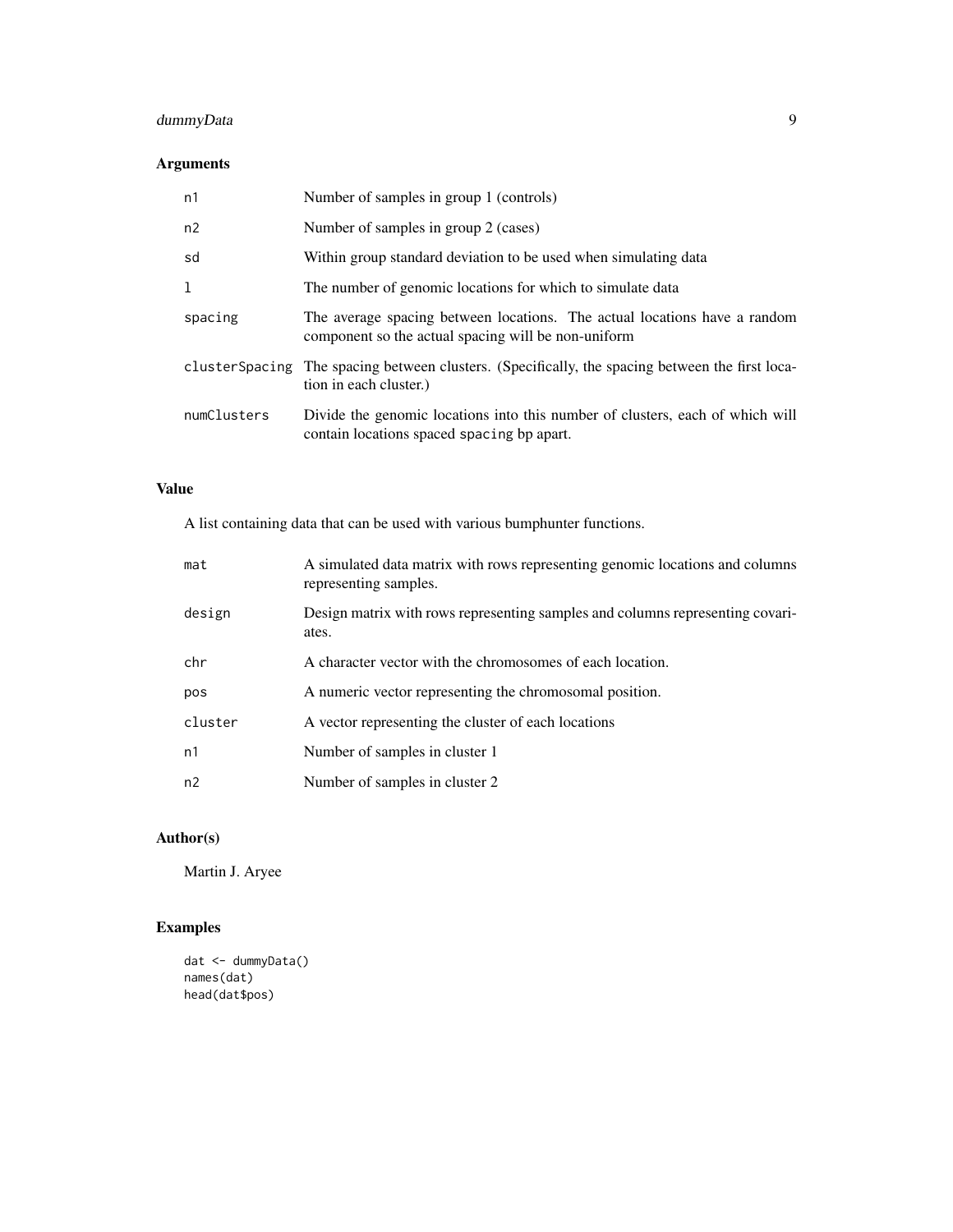#### Description

Given two cutoffs, L and U, this function divides a numerical vector into contiguous parts that are above U, between L and U, and below L.

#### Usage

```
getSegments(x, f = NULL, cutoff = quantile(abs(x), 0.99),assumeSorted = FALSE, verbose = FALSE)
```
# Arguments

| $\mathsf{x}$ | A numeric vector.                                                                                                                                                                                                                                 |
|--------------|---------------------------------------------------------------------------------------------------------------------------------------------------------------------------------------------------------------------------------------------------|
| $\mathsf{f}$ | A factor used to pre-divide x into pieces. Each piece is then segmented based<br>on the cutoff. Setting this to NULL says that there is no pre-division. Often,<br>cluster Maker is used to define this factor.                                   |
| cutoff       | a numeric vector of length either 1 or 2. If length is 1, U (see details) will be<br>cutoff and L will be -cutoff. Otherwise it specifies L and U. The function will<br>furthermore always use the minimum of cutoff for L and the maximum for U. |
| assumeSorted | This is a statement that the function may assume that the vector f is sorted.<br>Allowing the function to make this assumption may increase the speed of the<br>function slightly.                                                                |
| verbose      | Should the function be verbose?                                                                                                                                                                                                                   |

#### Details

This function is used to find the indexes of the 'bumps' in functions such as [bumphunter](#page-3-1).

x is a numeric vector, which is converted into three levels depending on whether x>=U ('up'), L $\langle$ x $\langle$ U ('zero') or x $\langle$ =L ('down'), with L and U coming from cutoff. We assume that adjacent entries in x are next to each other in some sense. Segments, consisting of consecutive indices into x (ie. values between 1 and  $length(x)$ ), are formed such that all indices in the same segment belong to the same level of f and have the same discretized value of x.

In other words, we can use getSegments to find runs of x belonging to the same level of f and with all of the values of x either above U, between L and U, or below L.

# Value

A list with three components, each a list of indices. Each component of these lists represents a segment and this segment is represented by a vector of indices into the original vectors x and f.

upIndex: a list with each entry an index of contiguous values in the same segment. These segments have values of x above U.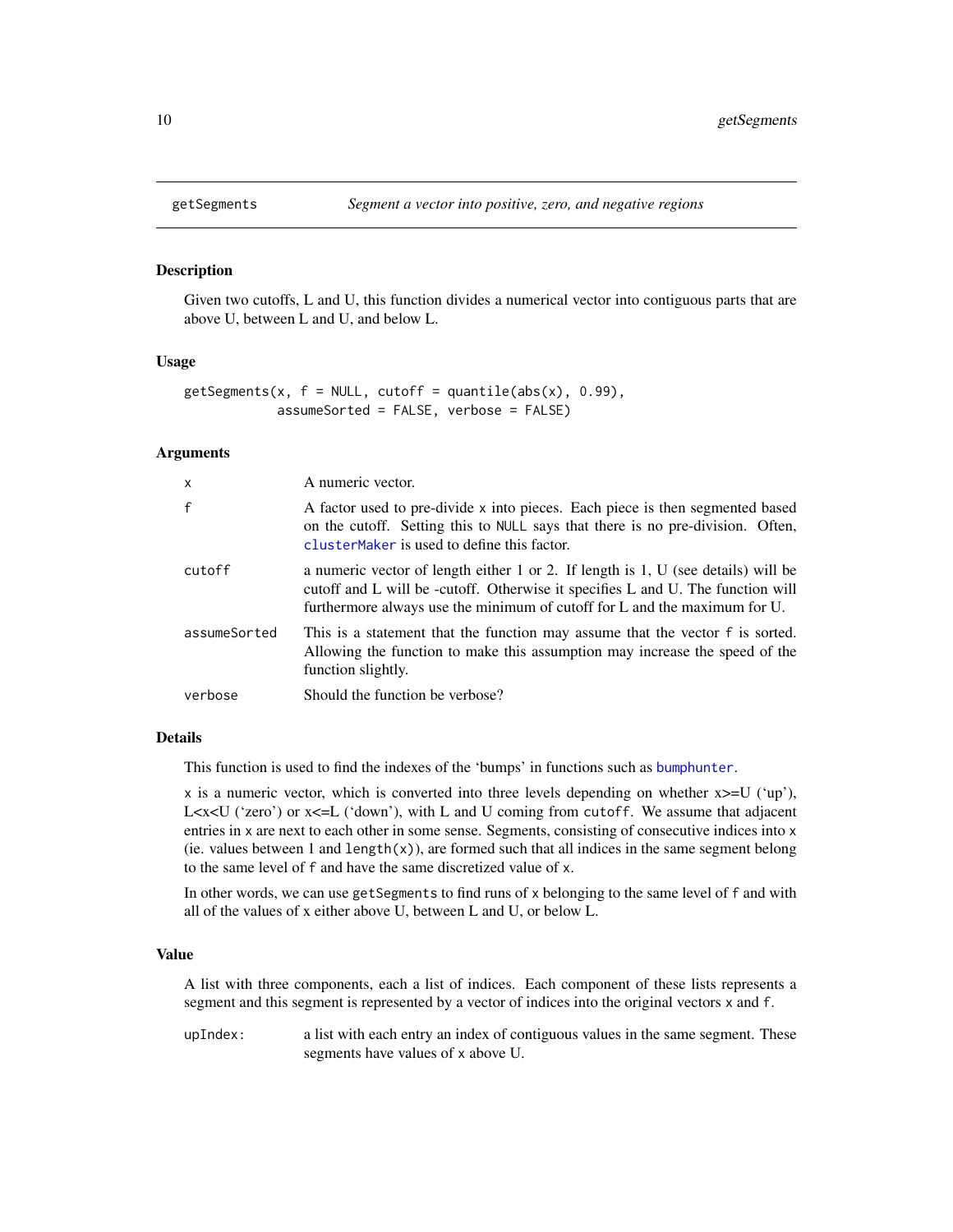# <span id="page-10-0"></span>locfitByCluster 11

| dnIndex:   | a list with each entry an index of contiguous values in the same segment. These<br>segments have values of x below L.         |  |
|------------|-------------------------------------------------------------------------------------------------------------------------------|--|
| zeroIndex: | a list with each entry an index of contiguous values in the same segment. These<br>segments have values of x between L and U. |  |

#### Author(s)

Rafael A Irizarry and Kasper Daniel Hansen

# See Also

[clusterMaker](#page-6-1)

# Examples

```
x < -1:100y <- sin(8*pi*x/100)
chr \leq rep(1, length(x))
indexes <- getSegments(y, chr, cutoff=0.8)
plot(x, y, type="n")
for(i in 1:3){
   ind <- indexes[[i]]
   for(j in seq(along=ind)) {
      k \leq ind[[j]]
      text(x[k], y[k], j, col=i)
   }
}
abline(h=c(-0.8,0.8))
```
<span id="page-10-1"></span>locfitByCluster *Apply local regression smoothing to values within each spatiallydefined cluster.*

#### Description

Local regression smoothing with a gaussian kernal, is applied independently to each cluster of genomic locations. Locations within the same cluster are close together to warrant smoothing across neighbouring locations.

```
locfitByCluster(y, x = NULL, cluster, weights = NULL, minNum = 7,bpSpan = 1000, minInSpan = 0, verbose = TRUE)
```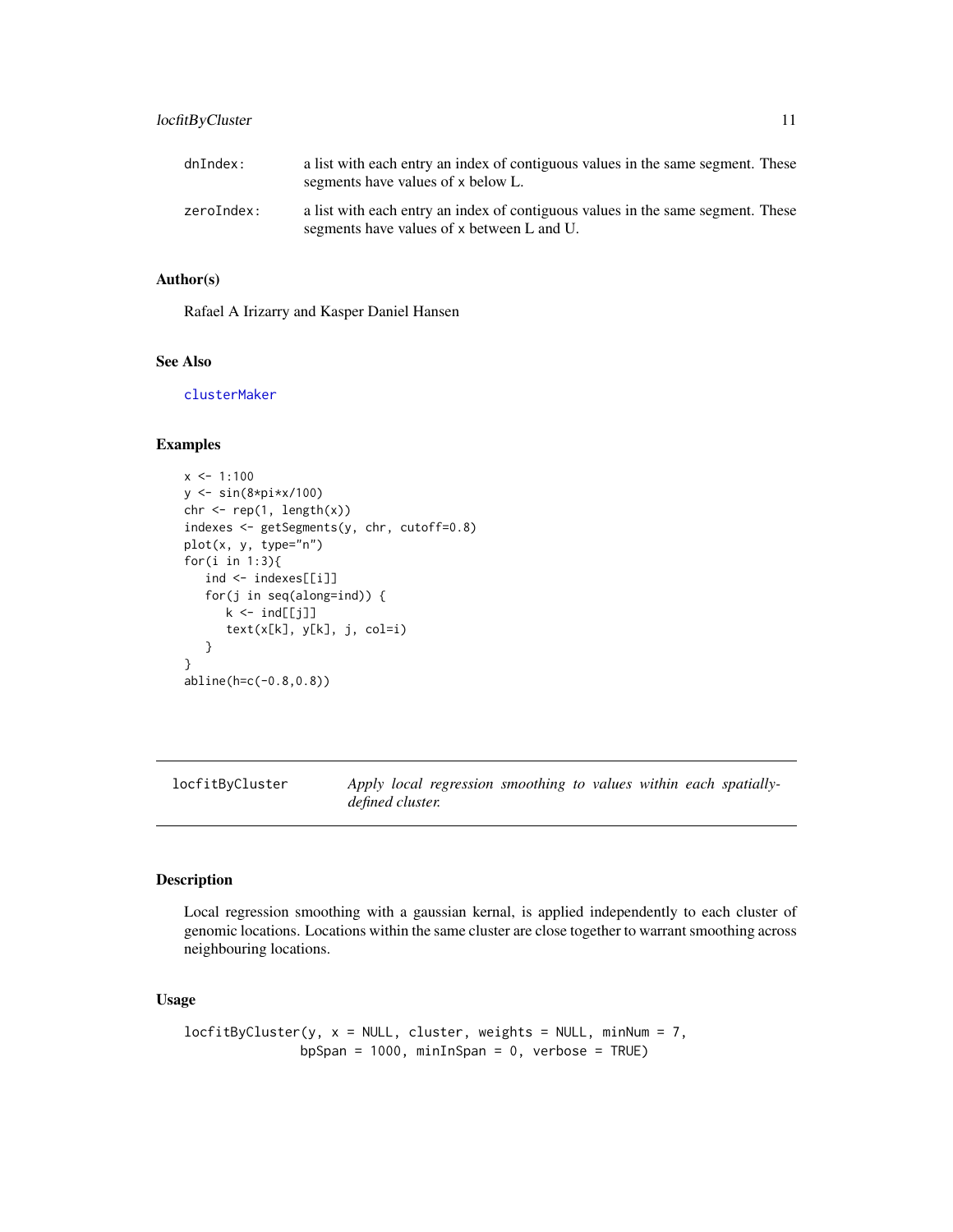# Arguments

| y            | A vector or matrix of values to be smoothed. If a matrix, each column represents<br>a sample.                                                                                                                                                                                   |
|--------------|---------------------------------------------------------------------------------------------------------------------------------------------------------------------------------------------------------------------------------------------------------------------------------|
| $\mathsf{x}$ | The genomic location of the values in y                                                                                                                                                                                                                                         |
| cluster      | A vector indicating clusters of locations. A cluster is typically defined as a<br>region that is small enough that it makes sense to smooth across neighbouring<br>locations. Smoothing will only be applied within a cluster, not across locations<br>from different clusters. |
| weights      | weights used by the locfit smoother                                                                                                                                                                                                                                             |
| minNum       | Clusters with fewer than minNum locations will not be smoothed                                                                                                                                                                                                                  |
| bpSpan       | The span used when locfit smoothing. (Expressed in base pairs.)                                                                                                                                                                                                                 |
| minInSpan    | Only smooth the region if there are at least this many locations in the span.                                                                                                                                                                                                   |
| verbose      | Boolean. Should progress be reported?                                                                                                                                                                                                                                           |

# Details

This function is typically called by [smoother](#page-17-1), which is in turn called by [bumphunter](#page-3-1).

# Value

| fitted   | The smoothed data values                                          |
|----------|-------------------------------------------------------------------|
| smoothed | A boolean vector indicating whether a given position was smoothed |
| smoother | always set to 'locfit'.                                           |

# Author(s)

Rafael A. Irizarry and Kasper D. Hansen

# See Also

[smoother](#page-17-1), [runmedByCluster](#page-15-1), [loessByCluster](#page-12-1)

# Examples

```
dat <- dummyData()
smoothed <- locfitByCluster(y=dat$mat[,1], cluster=dat$cluster, bpSpan = 1000,
                        minNum=7, minInSpan=5)
```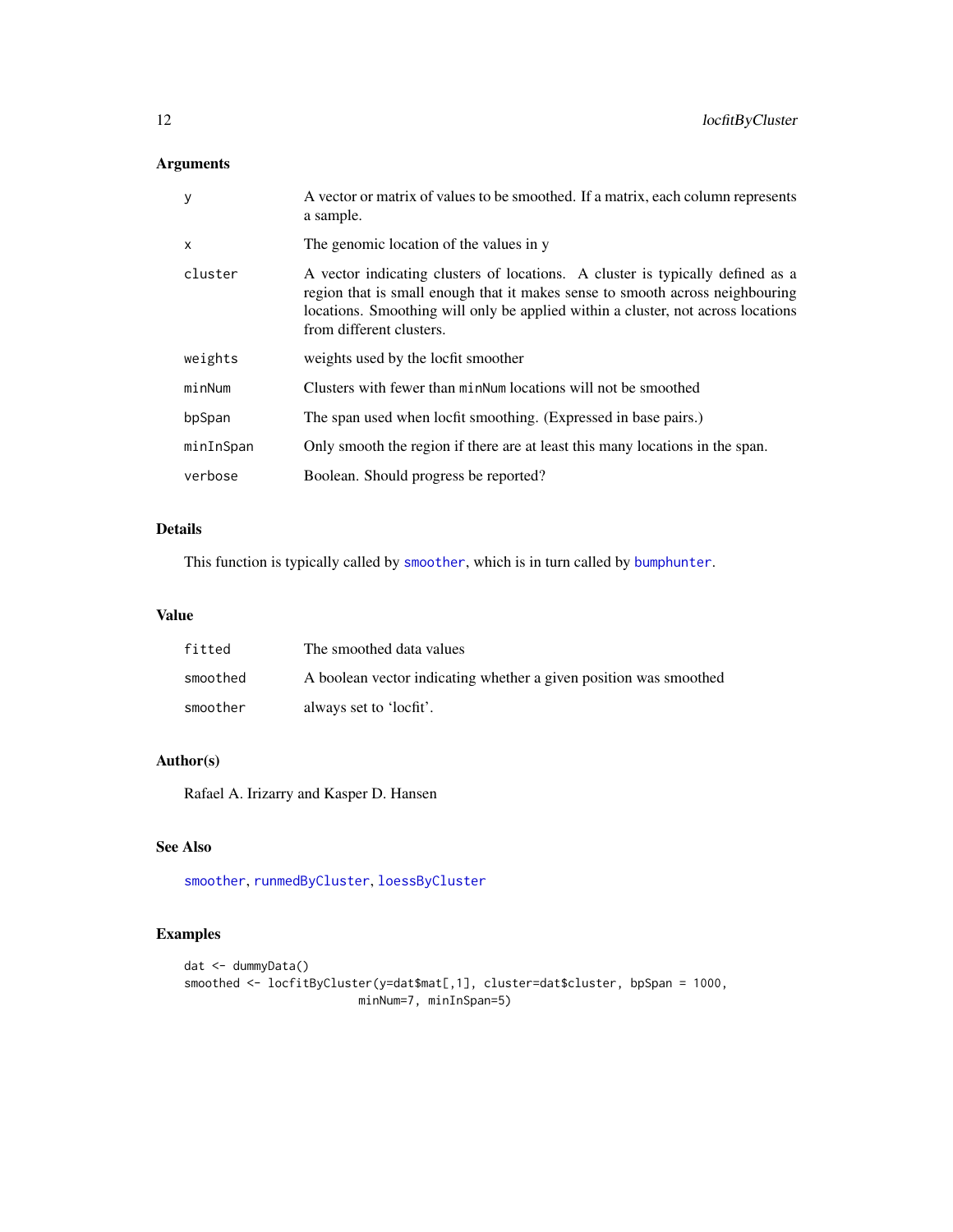# <span id="page-12-1"></span><span id="page-12-0"></span>Description

Loess smoothing is applied independently to each cluster of genomic locations. Locations within the same cluster are close together to warrant smoothing across neighbouring locations.

# Usage

```
loessByCluster(y, x = NULL, cluster, weights = NULL, bpspan = 1000,minNum = 7, minInSpan = 5, maxSpan = 1, verbose = TRUE)
```
# Arguments

| y            | A vector or matrix of values to be smoothed. If a matrix, each column represents<br>a sample.                                                                                                                                                                                   |
|--------------|---------------------------------------------------------------------------------------------------------------------------------------------------------------------------------------------------------------------------------------------------------------------------------|
| $\mathsf{x}$ | The genomic location of the values in y                                                                                                                                                                                                                                         |
| cluster      | A vector indicating clusters of locations. A cluster is typically defined as a<br>region that is small enough that it makes sense to smooth across neighbouring<br>locations. Smoothing will only be applied within a cluster, not across locations<br>from different clusters. |
| weights      | weights used by the loess smoother                                                                                                                                                                                                                                              |
| bpSpan       | The span used when loess smoothing. (Expressed in base pairs.)                                                                                                                                                                                                                  |
| minNum       | Clusters with fewer than minNum locations will not be smoothed                                                                                                                                                                                                                  |
| minInSpan    | Only smooth the region if there are at least this many locations in the span.                                                                                                                                                                                                   |
| maxSpan      | The maximum span. Spans greater than this value will be capped.                                                                                                                                                                                                                 |
| verbose      | Boolean. Should progress be reported?                                                                                                                                                                                                                                           |

# Details

This function is typically called by [smoother](#page-17-1), which is in turn called by [bumphunter](#page-3-1).

#### Value

| fitted   | The smoothed data values                                          |
|----------|-------------------------------------------------------------------|
| smoothed | A boolean vector indicating whether a given position was smoothed |
| smoother | always set to 'loess'.                                            |

# Author(s)

Rafael A. Irizarry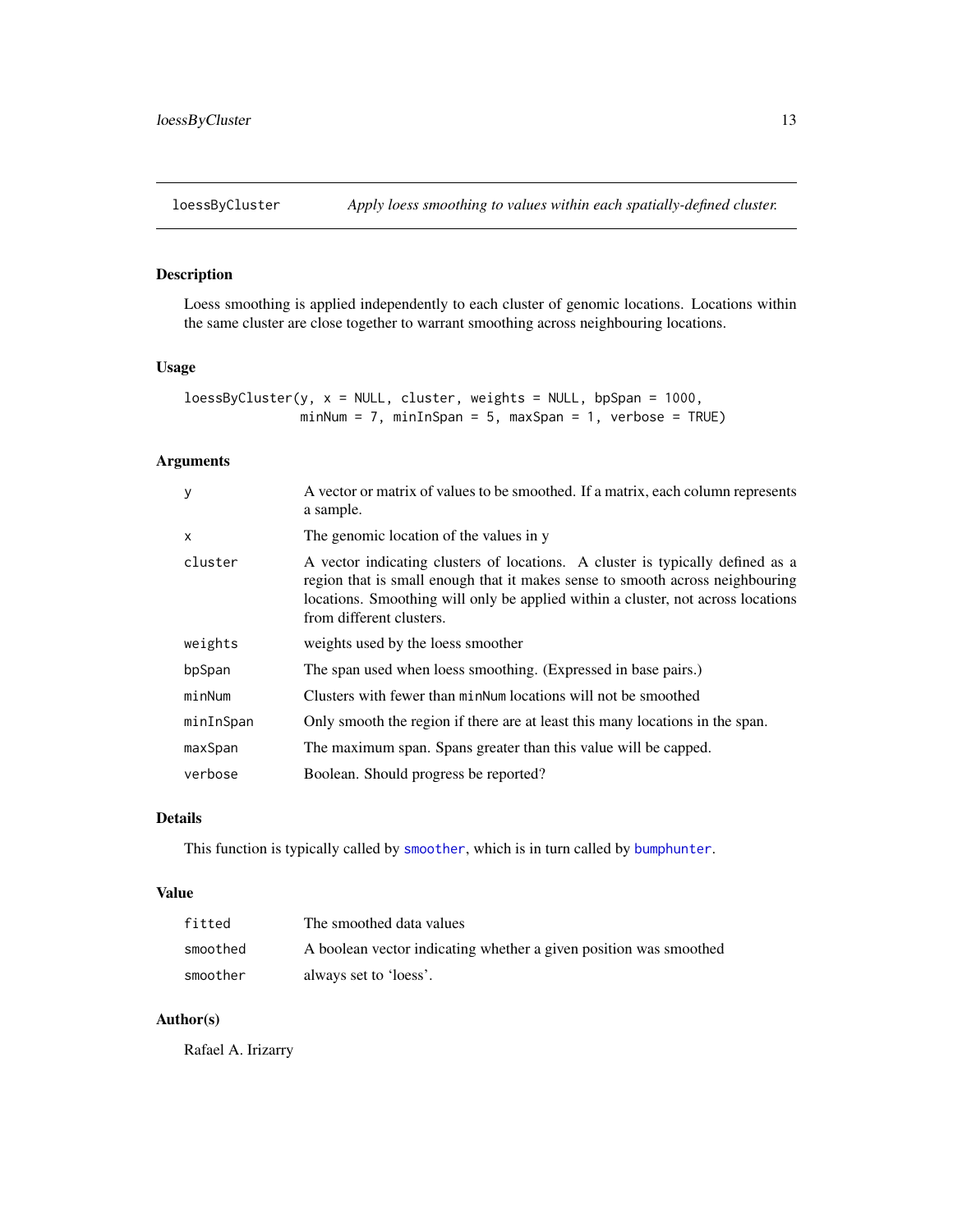# See Also

[smoother](#page-17-1), [runmedByCluster](#page-15-1), [locfitByCluster](#page-10-1)

#### Examples

```
dat <- dummyData()
smoothed <- loessByCluster(y=dat$mat[,1], cluster=dat$cluster, bpSpan = 1000,
                         minNum=7, minInSpan=5, maxSpan=1)
```
pointMatch *Fuzzy Matching of Genomic Locations*

# Description

Finds the nearest locations in a given table of genomic targets

#### Usage

```
pointMatch(object1, object2, col1=2, col2=2, verbose)
```
# Arguments

| object1 | A data frame holding the query positions in column col1, on the chromo-<br>somes given in the chr column. |
|---------|-----------------------------------------------------------------------------------------------------------|
| object2 | As object1, but holding the target positions in the col2 and chr columns.                                 |
| col1    | The column in object1 holding the query positions.                                                        |
| col2    | The column in object 2 holding the target positions.                                                      |
| verbose | For backward compatibility; ignored.                                                                      |

#### Details

Similar to annotateNearest, but for points instead of ranges.

#### Value

An integer matrix with columns c("dist", "matchIndex"). dist is the signed distance from a query to its nearest target, which is given by its index matchIndex in object2. The distance is negative for queries past their nearest target. A row of NA is returned for queries on chromosomes not in object2.

# Author(s)

Harris Jaffee, Peter Murakami and Rafael A. Irizarry

# See Also

annotateNearest, nearest, and distanceToNearest

<span id="page-13-0"></span>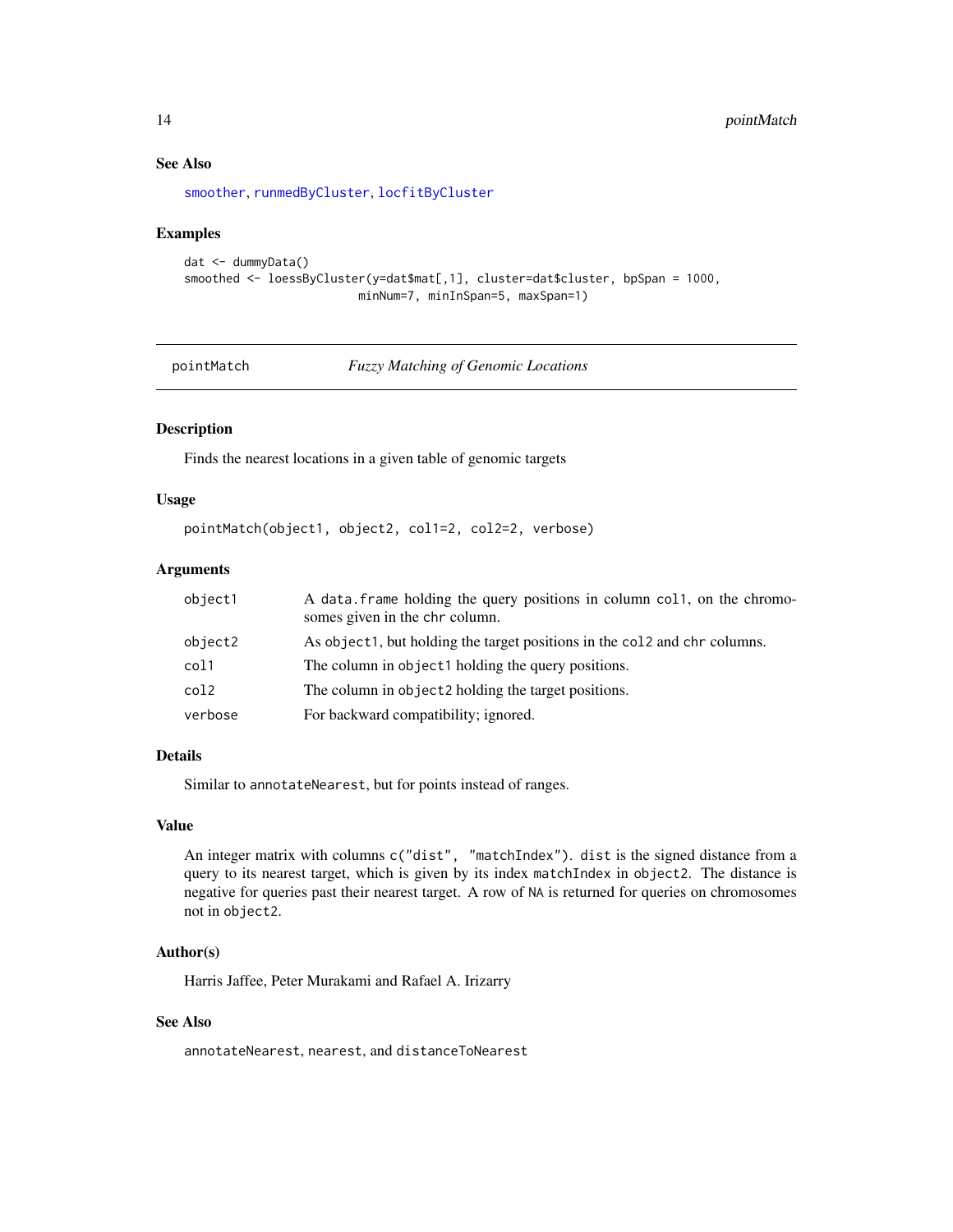# <span id="page-14-0"></span>regionFinder 15

# Examples

```
object1 <- data.frame(3, chr="chr1")
object2 <- data.frame(c(1,4), chr="chr1")pointMatch(object1, object2, col1=1, col2=1)
object2 <- data.frame(c(2,4), chr="chr1")pointMatch(object1, object2, col1=1, col2=1)
```
#### regionFinder *Find non-zero regions in vector*

#### Description

Find regions for which a numeric vector is above (or below) predefined thresholds.

# Usage

```
regionFinder(x, chr, pos, cluster = NULL, y = x, summary = mean,
            ind = seq(along = x), order = TRUE, oneTable = TRUE,
            maxGap = 300, cutoff=quantile(abs(x), 0.99),
            assumeSorted = FALSE, verbose = TRUE)
```

| X            | A numeric vector.                                                                                                                                                                                               |
|--------------|-----------------------------------------------------------------------------------------------------------------------------------------------------------------------------------------------------------------|
| chr          | A character vector with the chromosomes of each location.                                                                                                                                                       |
| pos          | A numeric vector representing the genomic location.                                                                                                                                                             |
| cluster      | The clusters of locations that are to be analyzed together. In the case of microar-<br>rays, the cluster is many times supplied by the manufacturer. If not available the<br>function clusterMaker can be used. |
| y            | A numeric vector with same length as x containing values to be averaged for the<br>region summary. See details for more.                                                                                        |
| summary      | The function to be used to construct a summary of the y values for each region.                                                                                                                                 |
| ind          | an optional vector specifying a subset of observations to be used when finding<br>regions.                                                                                                                      |
| order        | if TRUE then the resulting tables are ordered based on area of each region. Area is<br>defined as the absolute value of the summarized y times the number of features<br>in the regions.                        |
| oneTable     | if TRUE only one results table is returned. Otherwise, two tables are returned:<br>one for the regions with positive values and one for the negative values.                                                    |
| maxGap       | If cluster is not provided this number will be used to define clusters via the<br>clusterMaker function.                                                                                                        |
| cutoff       | This argument is passed to getSegments. It represents the upper (and optionally<br>the lower) cutoff for x.                                                                                                     |
| assumeSorted | This argument is passed to getSegments and clusterMaker.                                                                                                                                                        |
| verbose      | Should the function be verbose?                                                                                                                                                                                 |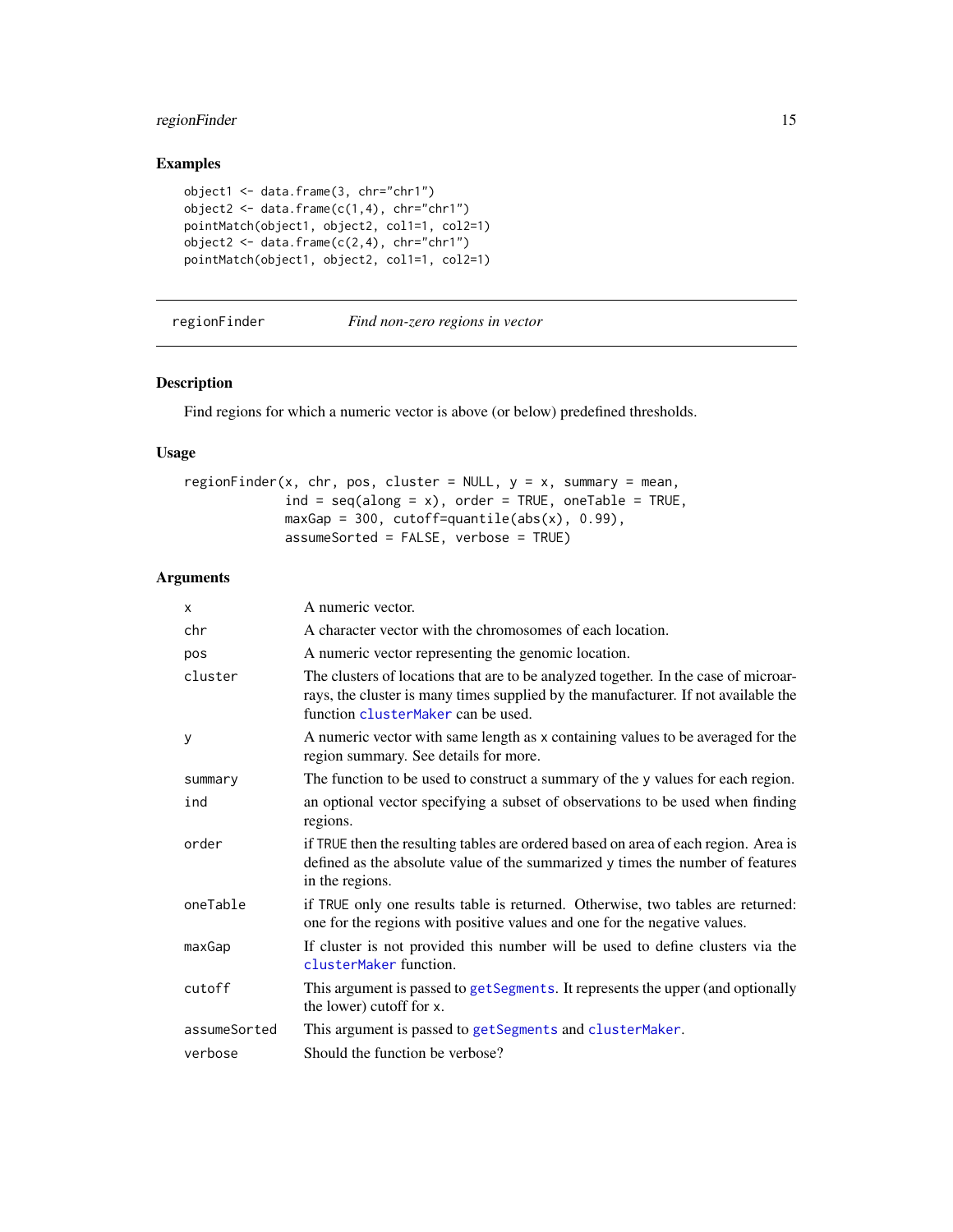# Details

This function is used in the final steps of [bumphunter](#page-3-1). While bumphunter does many things, such as regression and permutation, regionFinder simply finds regions that are above a certain threshold (using [getSegments](#page-9-1)) and summarizes them. The regions are found based on x and the summarized values are based on y (which by default equals x). The summary is used for the ranking so one might, for example, use t-tests to find regions but summarize using effect sizes.

#### Value

If oneTable is FALSE it returns two tables otherwise it returns one table. The rows of the table are regions. Information on the regions is included in the columns.

# Author(s)

Rafael A Irizarry

# See Also

[bumphunter](#page-3-1) for the main usage of this function, [clusterMaker](#page-6-1) for the typical input to the cluster argument and [getSegments](#page-9-1) for a function used within regionFinder.

#### Examples

```
x \leq - seq(1:1000)
y <- sin(8*pi*x/1000) + rnorm(1000, 0, 0.2)
chr <- rep(c(1,2)), each=length(x)/2)
tab <- regionFinder(y, chr, x, cutoff=0.8)
print(tab[tab$L>10,])
```
<span id="page-15-1"></span>runmedByCluster *Apply running median smoothing to values within each spatiallydefined cluster*

# Description

Running median smoothing is applied independently to each cluster of genomic locations. Locations within the same cluster are close together to warrant smoothing across neighbouring locations.

```
runmedByCluster(y, x = NULL, cluster, weights = NULL, k = 5,
               endrule = "constant", verbose = TRUE)
```
<span id="page-15-0"></span>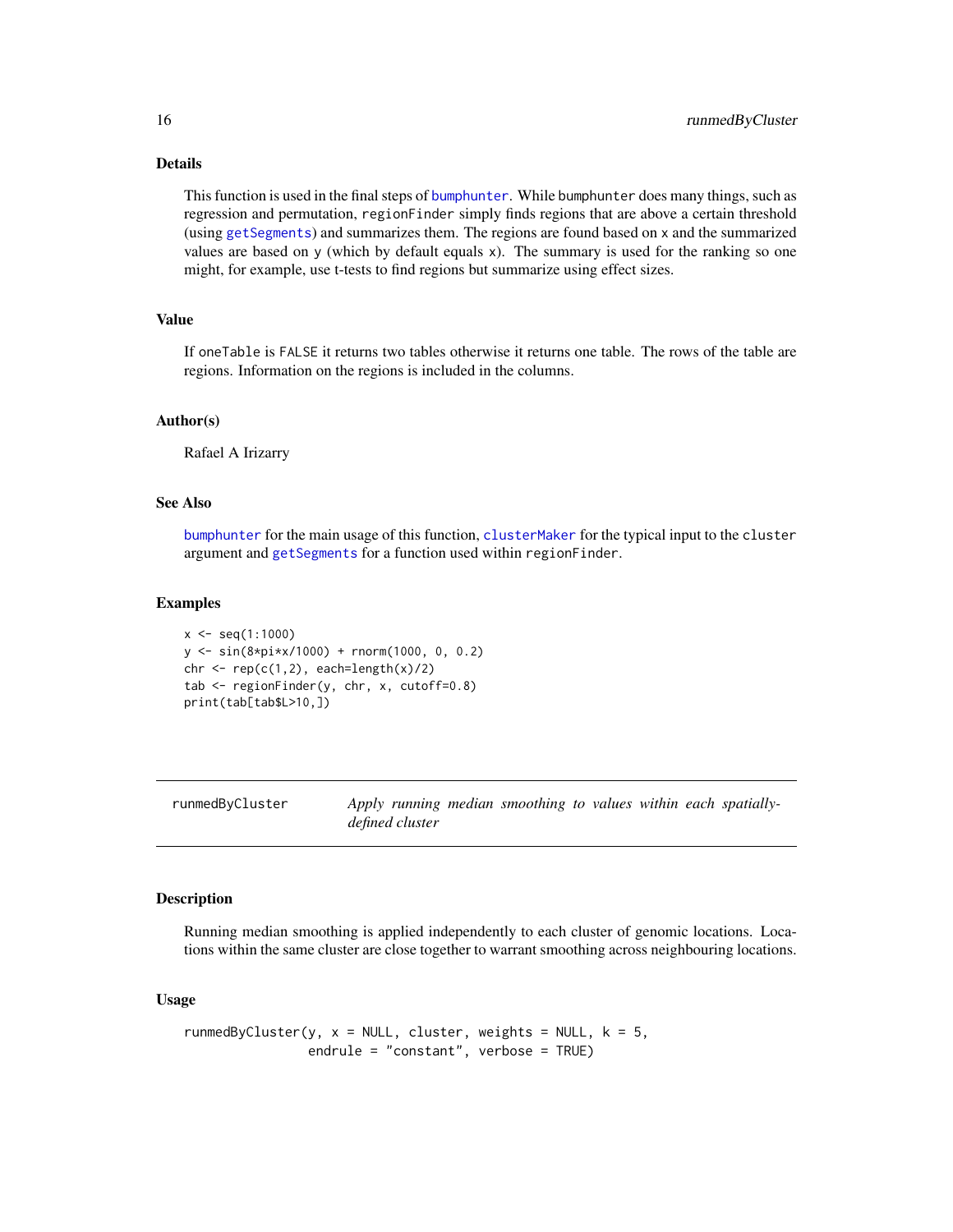# Arguments

| y            | A vector or matrix of values to be smoothed. If a matrix, each column represents<br>a sample.                                                                                                                                                                                   |
|--------------|---------------------------------------------------------------------------------------------------------------------------------------------------------------------------------------------------------------------------------------------------------------------------------|
| $\mathsf{x}$ | The genomic location of the values in y.                                                                                                                                                                                                                                        |
| cluster      | A vector indicating clusters of locations. A cluster is typically defined as a<br>region that is small enough that it makes sense to smooth across neighbouring<br>locations. Smoothing will only be applied within a cluster, not across locations<br>from different clusters. |
| weights      | weights used by the smoother.                                                                                                                                                                                                                                                   |
| k            | integer width of median window; must be odd. See runmed                                                                                                                                                                                                                         |
| endrule      | character string indicating how the values at the beginning and the end (of the<br>data) should be treated. See runmed.                                                                                                                                                         |
| verbose      | Boolean. Should progress be reported?                                                                                                                                                                                                                                           |

# Details

This function is typically called by [smoother](#page-17-1), which is in turn called by [bumphunter](#page-3-1).

# Value

| fitted   | The smoothed data values                                          |
|----------|-------------------------------------------------------------------|
| smoothed | A boolean vector indicating whether a given position was smoothed |
| spans    | The span used by the loess smoother. One per cluster.             |
| clusterL | The number of locations in each cluster.                          |
| smoother | always set to 'runmed'.                                           |

# Author(s)

Rafael A. Irizarry

# See Also

[smoother](#page-17-1), [loessByCluster](#page-12-1). Also see [runmed](#page-0-0).

# Examples

```
dat <- dummyData()
smoothed <- runmedByCluster(y=dat$mat[,1], cluster=dat$cluster,
                           k=5, endrule="constant")
```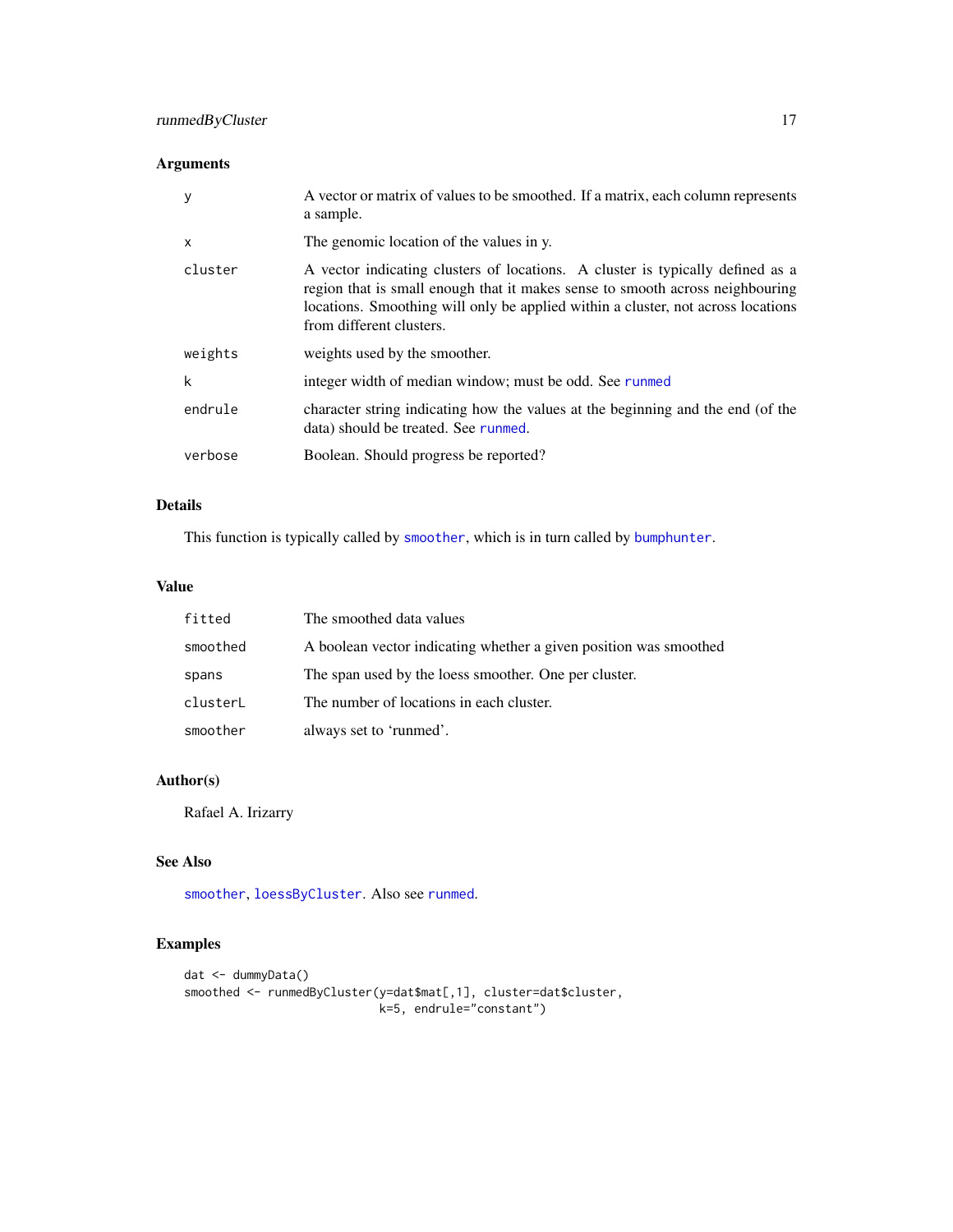<span id="page-17-1"></span><span id="page-17-0"></span>

# Description

Apply smoothing to values typically representing the difference between two populations across genomic regions.

# Usage

```
smoother(y, x = NULL, cluster, weights = NULL, smoothFunction,verbose = TRUE, ...)
```
# Arguments

| y            | A vector or matrix of values to be smoothed. If a matrix, each column represents<br>a sample.                                                                                                                                                                                  |
|--------------|--------------------------------------------------------------------------------------------------------------------------------------------------------------------------------------------------------------------------------------------------------------------------------|
| $\mathsf{x}$ | The genomic location of the values in y                                                                                                                                                                                                                                        |
| cluster      | A vector indicating clusters of locations. A cluster is typically defined as a<br>region that is small enough that it makes sense to smooth across neighbouring<br>locations. Smoothing will only be applied within a cluster, not across locations<br>from different clusters |
| weights      | weights used by the smoother.                                                                                                                                                                                                                                                  |
|              | smooth Function A function to be used for smoothing the estimate of the genomic profile. Two<br>functions are provided by the package: loessByCluster and runmedByCluster.                                                                                                     |
| verbose      | Boolean. Should progress be reported?                                                                                                                                                                                                                                          |
| $\ddotsc$    | Further arguments to be passed to smooth Function                                                                                                                                                                                                                              |
|              |                                                                                                                                                                                                                                                                                |

#### Details

This function is typically called by bumphunter prior to identifying candidate bump regions. Smoothing is carried out within regions defined by the cluster argument.

# Value

| fitted   | The smoothed data values                                          |
|----------|-------------------------------------------------------------------|
| smoothed | A boolean vector indicating whether a given position was smoothed |
| spans    | The span used by the loess smoother. One per cluster.             |
| clusterL | The number of locations in each cluster.                          |
| smoother | The name of the smoother used                                     |

# Author(s)

Rafael A. Irizarry and Martin J. Aryee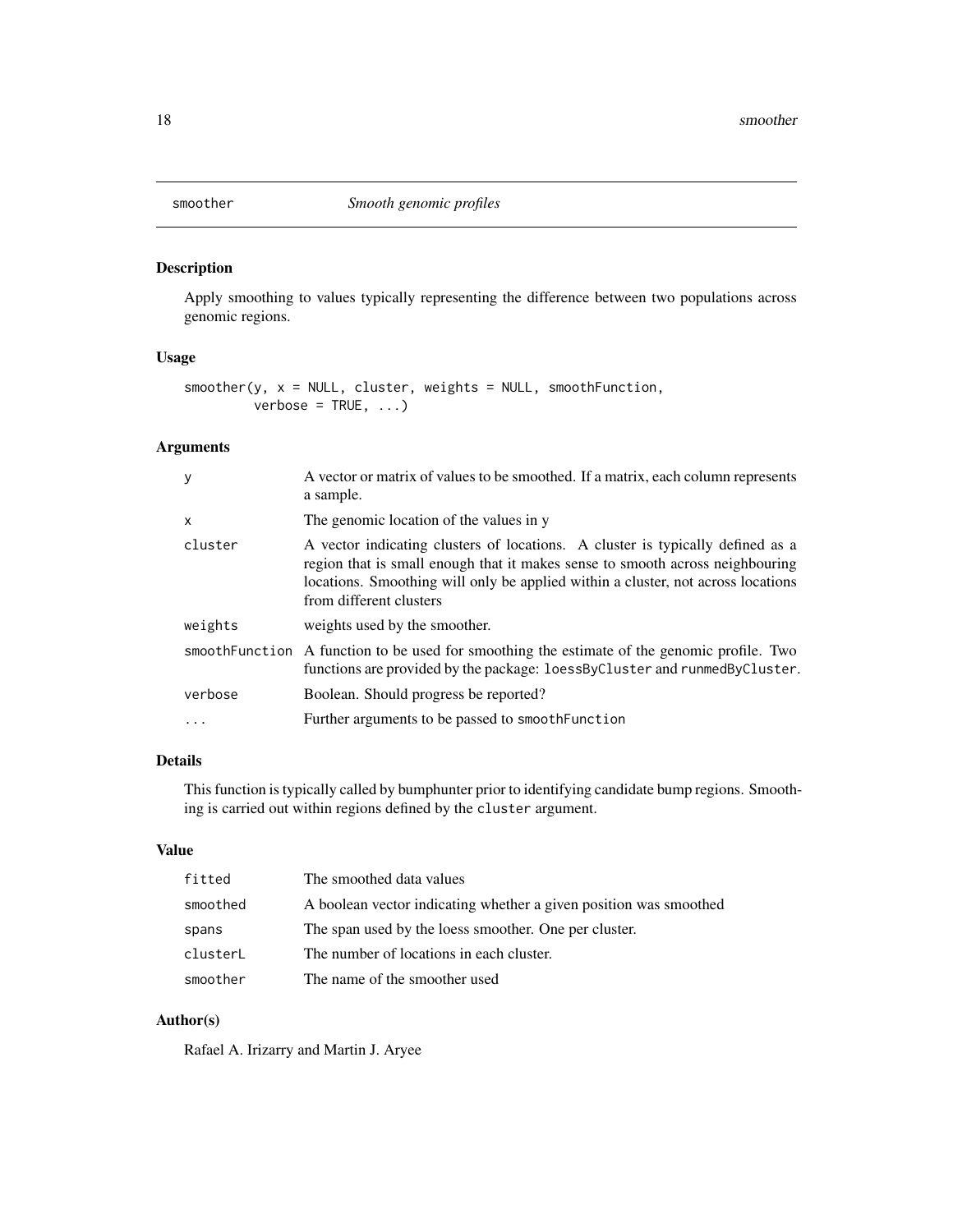# <span id="page-18-0"></span>See Also

[loessByCluster](#page-12-1), [runmedByCluster](#page-15-1)

## Examples

```
dat <- dummyData()
# Enable parallelization
require(doParallel)
registerDoParallel(cores = 2)
## loessByCluster
smoothed <- smoother(y=dat$mat[,1], cluster=dat$cluster, smoothFunction=loessByCluster,
                       bpSpan = 1000, minNum=7, minInSpan=5, maxSpan=1)
## runmedByCluster
smoothed <- smoother(y=dat$mat[,1], cluster=dat$cluster, smoothFunction=runmedByCluster,
                     k=5, endrule="constant")
# cleanup, for Windows
bumphunter:::foreachCleanup()
```
# <span id="page-18-1"></span>TT *HG19 Transcripts*

#### Description

Database of transcripts associated with "known" hg19 genes, namely those with Entrez ID gene identifiers associated.

#### Usage

data(TT)

#### Format

A list (see known\_transcripts) whose transcripts slot is a [GRanges](#page-0-0) object with 8 metadata columns, "CSS" (coding start), "CSE" (coding end), "Tx" (transcript name), "Entrez" (Entrez ID), "Gene" (gene name), "Refseq" (Refseq number), "Nexons" (number of exons), and "Exons" (the exons themselves, as IRanges objects). Note that CSS is always less than CSE, even on minus strands where their "start" and "end" meanings are reversed. Similarly with the exons.

# Source

the value of bumphunter::known\_transcripts()